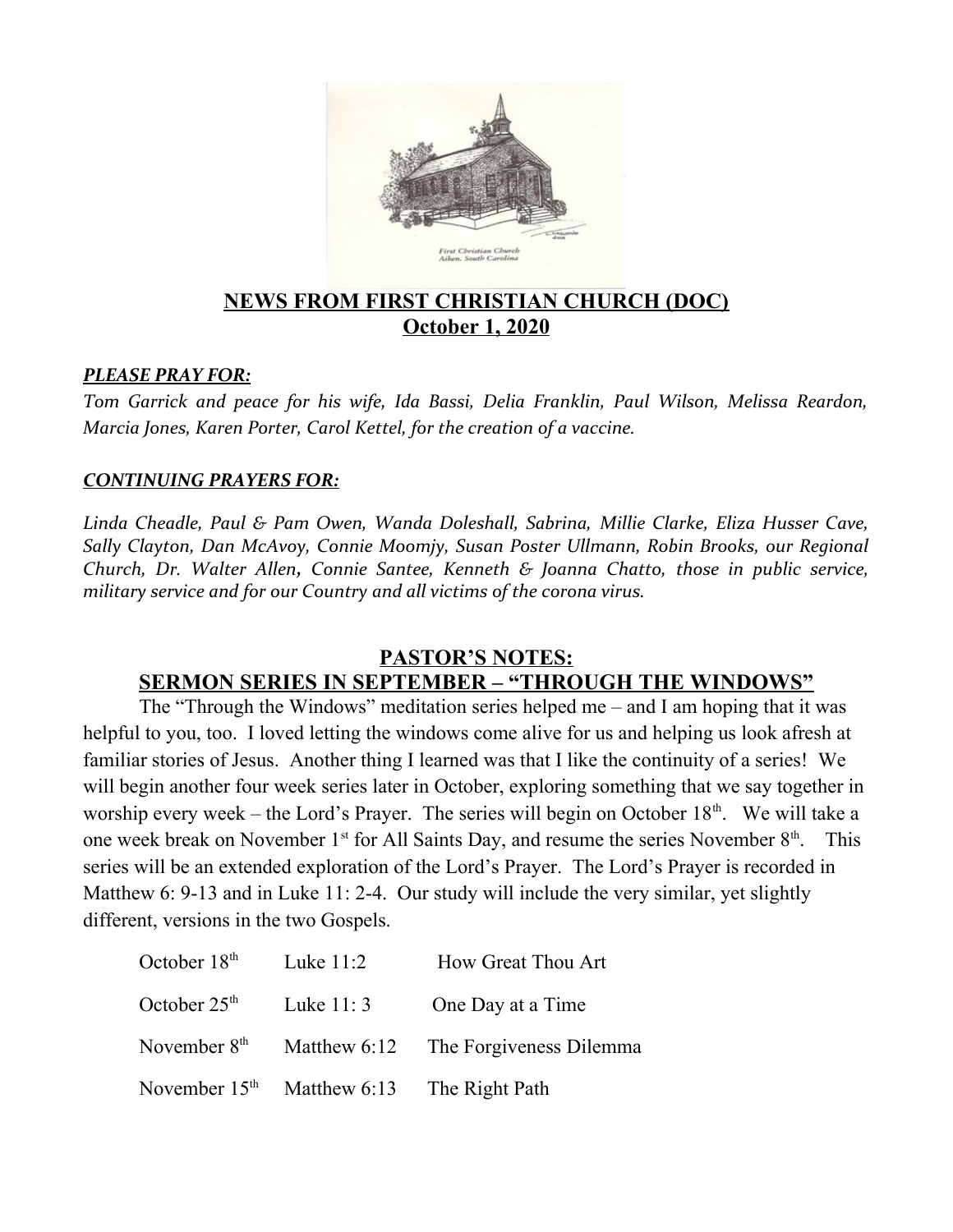

# **OUTDOOR VESPERS**

 Thank you to all who participated in the outdoor monthly Vesper services. We dodged rain, heat, mosquitoes and the Coronavirus to successfully have four consecutive services from June through September. We also had several people join us each month via Facebook live! We will resume the Vesper services again in the Spring once the days start getting longer again.

# **REMINDER OF ADDITIONAL WAYS TO PARTICIPATE IN WORSHIP**

 If you are unable to attend in-person worship, you have two other options each week to help you stay connected to the church and be part of weekly worship. If you haven't tried either of these options, it is not too late!

We have a weekly teleconference worship service at 12:15pm for those who cannot come to the in-person service or join the Facebook live service. The telephone number to call in for the service is (623) 600-3766 and the conference code is 935647. This service follows the same order of service as the 11am service while also allowing time for conversation and interaction.

 The Facebook live service streams live at 11:00 am, recording the in-person worship as it is taking place. However, it does not have to be watched "live". If the 11:00am time doesn't work for you, the service is then placed on the church's website and Facebook page for later viewing at your convenience.

# **MAILED BULLETINS**

 We are now mailing bulletins by request only. Regular bulletins are posted on facebook and sent via email. If you would like a generic copy mailed to you, please contact the office via email, or leave a voice mail message.

## **DATES TO REMEMBER**

| October 3  | 11:00 DWF Fellowship Hall                                 |  |
|------------|-----------------------------------------------------------|--|
|            | Regional Conference: on-line                              |  |
| October 11 | Irene out of the Office                                   |  |
| October 13 | Board Meeting 6:00 pm phone conference                    |  |
| October 17 | Trash & Treasures Sale 9:00 am Room 3 and Fellowship Hall |  |